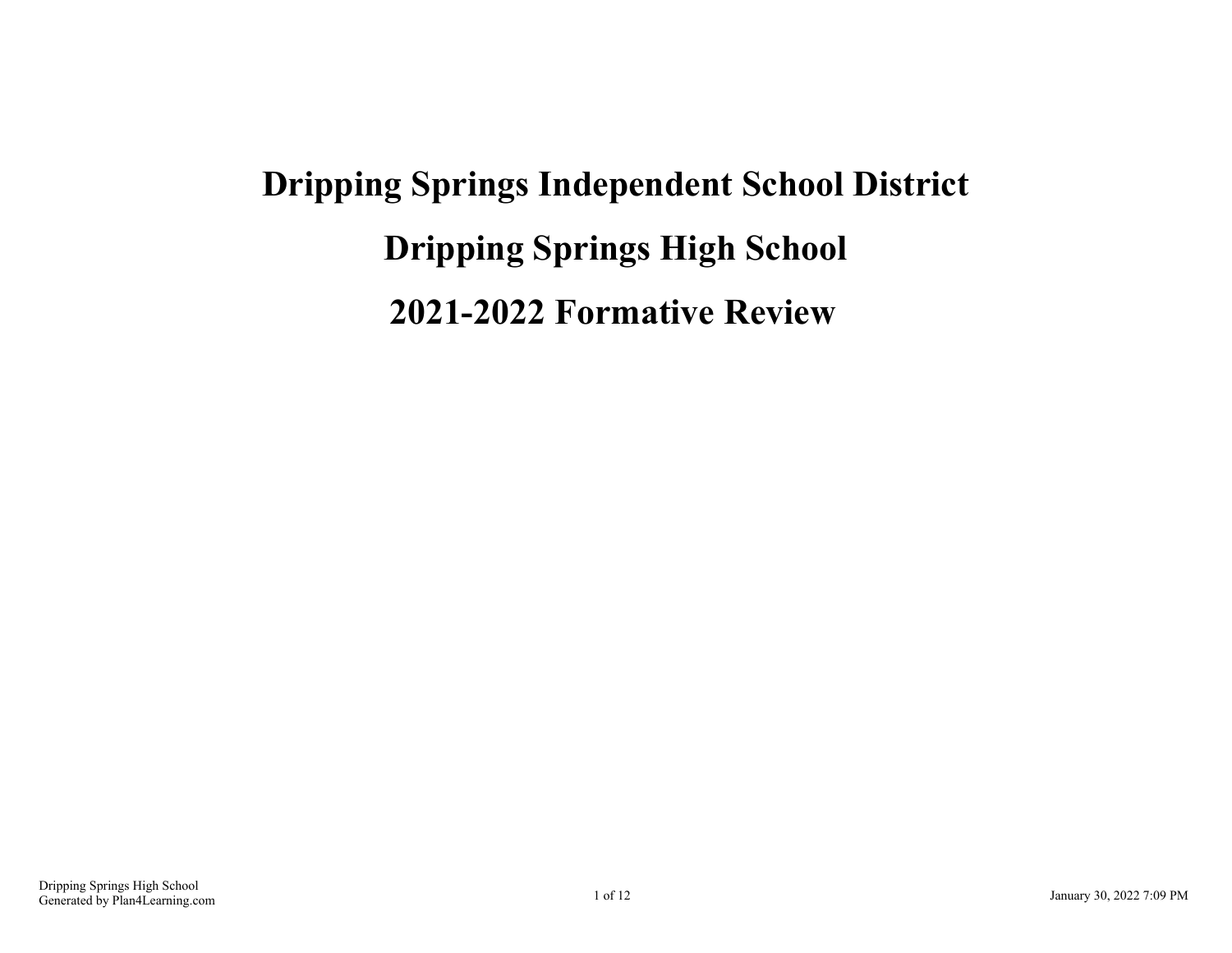### **Table of Contents**

| Goals                                                                                                                                                                                                                                                                                                                                                |          |
|------------------------------------------------------------------------------------------------------------------------------------------------------------------------------------------------------------------------------------------------------------------------------------------------------------------------------------------------------|----------|
| Goal 1: Student Achievement: DSISD Life Changers will holistically and strategically develop and support the academic growth of all students.                                                                                                                                                                                                        |          |
| Goal 2: Staff Quality, Recruitment, and Retention: Support the vision and mission of the district by placing a Life Changer in every position.                                                                                                                                                                                                       |          |
| Goal 3: School Culture, Communication, and Compliance: All students will be educated in a safe environment that promotes collaborative and positive communication<br>within the organization that effectively and efficiently manages operational, programmatic, and fiscal compliance.                                                              |          |
| Goal 4: Social-Emotional, Mental, and Health Wellness: DSISD will support and enhance students' social and emotional skills, attitudes, relationships, academic<br>performance, and perceptions of classroom and school climate through comprehensive social-emotional/counseling and health wellness programs designed to address<br>student needs. | <b>Q</b> |
| Goal 5: Parent Engagement: DSISD will increase parent engagement and stakeholder involvement at both the campus and district level by making families feel welcomed<br>through building meaningful connections and increased communication throughout the district and on all campuses.                                                              | 11       |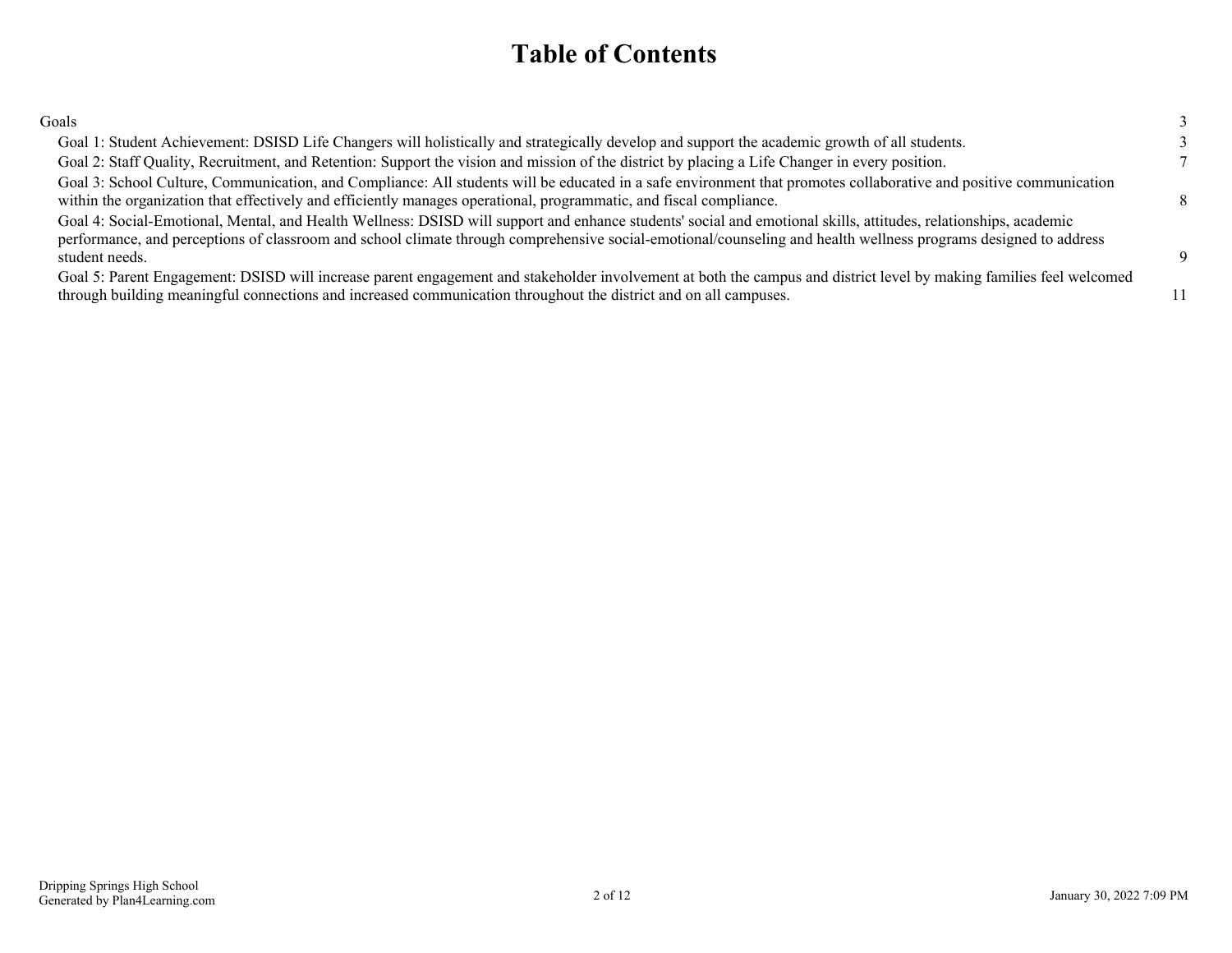## **Goals**

<span id="page-2-0"></span>**Goal 1:** Student Achievement:

DSISD Life Changers will holistically and strategically develop and support the academic growth of all students.

### **Performance Objective 1:** Students will demonstrate growth from previous years as measured by multiple data sources.

**Evaluation Data Sources:** STAAR/EOC/TELPAS/MAP/DRA/CLI Engage/TPRI/Tejas Lee/TX KEA/Common Formative Assessments/Attendance/Course Completion/Professional Learning Opportunities/

| <b>Strategy 1 Details</b>                                                                                                                                                                                                                                |             |                  | <b>Reviews</b> |                  |
|----------------------------------------------------------------------------------------------------------------------------------------------------------------------------------------------------------------------------------------------------------|-------------|------------------|----------------|------------------|
| Strategy 1: Instruction: The campus will provide TEKS based, evidence-based, instructional resources, instructional                                                                                                                                      |             | Formative        |                | <b>Summative</b> |
| planning, professional development, and instructional technology across all subject areas. The campus utilizes a purposeful<br>master schedule to provide team planning. Every department will also focus on the three tiers of MTSS and overall student | Sept        | <b>Nov</b>       | Mar            | May              |
| growth by working towards improving instructional practices for all students through setting in-house, data-driven goals in<br>working through ECTs.                                                                                                     | 5%          | 50%              |                |                  |
| Strategy's Expected Result/Impact: Teachers will meet weekly in "effective collaborative teams" to analyze<br>student data to guide instruction.                                                                                                         |             |                  |                |                  |
| Staff Responsible for Monitoring: Principal, Assistant Principal, Instructional Coaches                                                                                                                                                                  |             |                  |                |                  |
| <b>Strategy 2 Details</b>                                                                                                                                                                                                                                |             |                  | <b>Reviews</b> |                  |
| Strategy 2: Reading/Writing/ELA: English teachers will provide TEKS-based, evidence-based, instructional resources,                                                                                                                                      |             | <b>Formative</b> |                | <b>Summative</b> |
| instructional planning, professional development, and instructional technology.                                                                                                                                                                          | <b>Sept</b> | <b>Nov</b>       | Mar            | May              |
| Strategy's Expected Result/Impact: Raise STAAR English I and II scores, including increasing the number of<br>students who meet and master.<br>Staff Responsible for Monitoring: Campus Principal, Department Chair, and ELA ECTs                        | ▼<br>5%     | 45%              |                |                  |
| <b>Strategy 3 Details</b>                                                                                                                                                                                                                                |             |                  | <b>Reviews</b> |                  |
| Strategy 3: Math: Math teachers will provide TEKS-based, evidence-based, instructional resources, instructional planning,                                                                                                                                |             | <b>Formative</b> |                | <b>Summative</b> |
| professional development, and instructional technology.                                                                                                                                                                                                  | Sept        | <b>Nov</b>       | Mar            | May              |
| Strategy's Expected Result/Impact: Raise STAAR Algebra I scores, including increasing the number of<br>students who meet and master.<br>Staff Responsible for Monitoring: Campus Principal, Department Chair, and Math ECTs                              | ▼<br>5%     | 35%              |                |                  |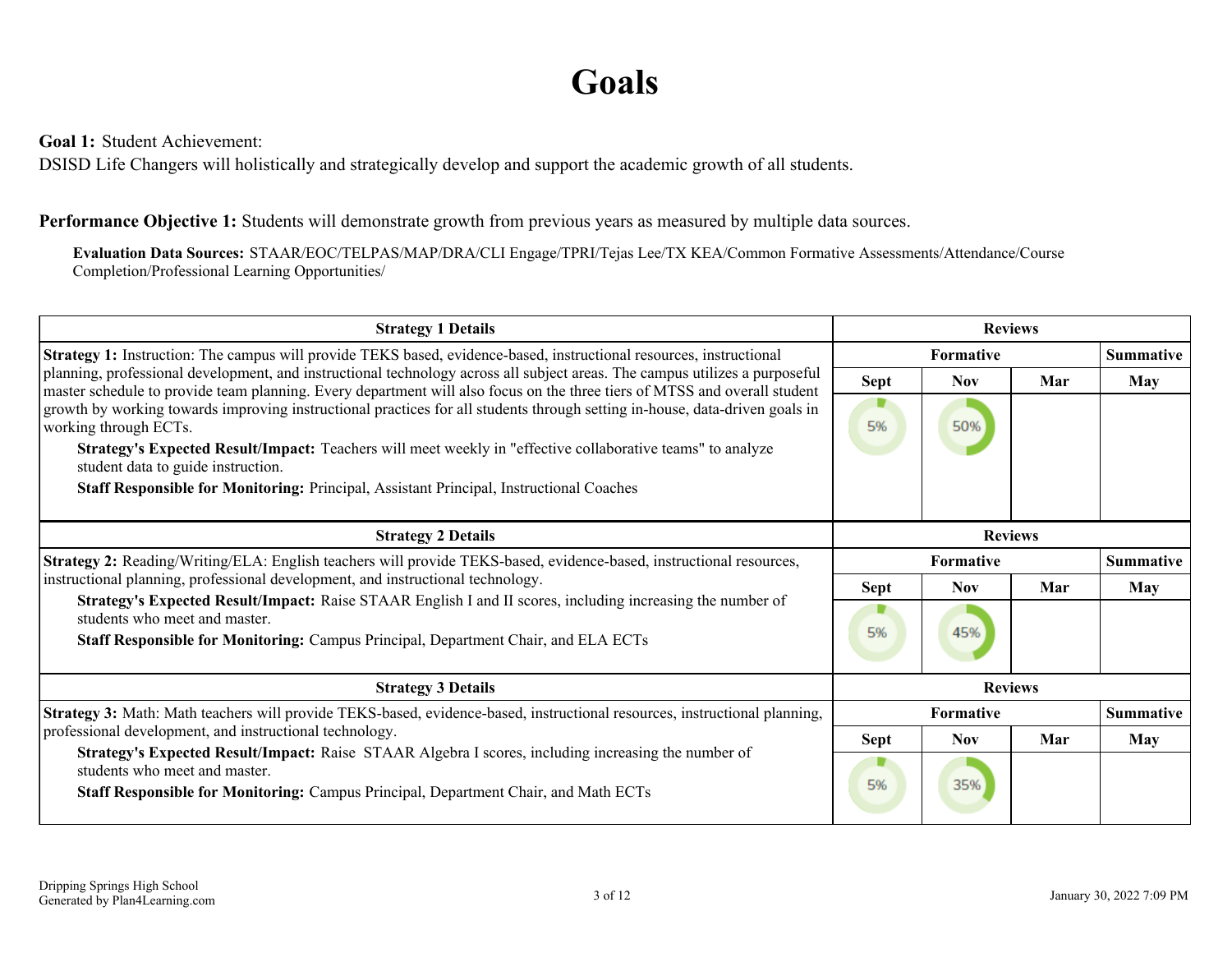| <b>Strategy 4 Details</b>                                                                                                                                                                                                                                                              |                   |                   | <b>Reviews</b> |                  |
|----------------------------------------------------------------------------------------------------------------------------------------------------------------------------------------------------------------------------------------------------------------------------------------|-------------------|-------------------|----------------|------------------|
| Strategy 4: The Science department will provide TEKS based, evidence-based, instructional resources, instructional                                                                                                                                                                     |                   | Formative         |                | <b>Summative</b> |
| planning, professional development, and instructional technology across the curriculum.<br>Strategy's Expected Result/Impact: Science: Increased percentage of students making improvements.<br>Staff Responsible for Monitoring: Campus Principal, Department Chair, and Science ECTs | <b>Sept</b><br>5% | <b>Nov</b><br>50% | Mar            | May              |
| <b>Strategy 5 Details</b>                                                                                                                                                                                                                                                              |                   |                   | <b>Reviews</b> |                  |
| Strategy 5: Social Studies: The Social Studies department will provide TEKS based, evidence-based, instructional                                                                                                                                                                       |                   | Formative         |                | Summative        |
| resources, instructional planning, professional development, and instructional technology across all subject areas.                                                                                                                                                                    | <b>Sept</b>       | <b>Nov</b>        | Mar            | May              |
| Strategy's Expected Result/Impact: Increased percentage of students making improvements.<br>Staff Responsible for Monitoring: Campus Principal, Department Chair, and Social Studies ECTs                                                                                              | 0%                | 55%               |                |                  |
| <b>Strategy 6 Details</b>                                                                                                                                                                                                                                                              |                   |                   | <b>Reviews</b> |                  |
| Strategy 6: Electives: Foster meaningful engagement in elective courses and their extracurricular offerings to increase                                                                                                                                                                |                   | Formative         |                | <b>Summative</b> |
| student success and confidence in all areas.<br>Strategy's Expected Result/Impact: Student attendance will increase.                                                                                                                                                                   | <b>Sept</b>       | <b>Nov</b>        | Mar            | <b>May</b>       |
| Staff Responsible for Monitoring: Campus Principal, Department Heads                                                                                                                                                                                                                   | 0%                | 55%               |                |                  |
| <b>Strategy 7 Details</b>                                                                                                                                                                                                                                                              |                   |                   | <b>Reviews</b> |                  |
| Strategy 7: Progress Monitoring: Teachers will monitor student progress through the administration of STAAR interim                                                                                                                                                                    |                   | <b>Formative</b>  |                | <b>Summative</b> |
| exams for all EOC courses while utilizing data to guide instruction.<br>Strategy's Expected Result/Impact: Will increase student scores on EOC exams.                                                                                                                                  | <b>Sept</b>       | <b>Nov</b>        | Mar            | <b>May</b>       |
| Staff Responsible for Monitoring: Campus Principal, Department Heads                                                                                                                                                                                                                   | 0%                | 45%               |                |                  |
| <b>Strategy 8 Details</b>                                                                                                                                                                                                                                                              |                   |                   | <b>Reviews</b> |                  |
| Strategy 8: Multi-Tiered System of Support (Response to Intervention): Teachers will identify struggling learners through                                                                                                                                                              |                   | Formative         |                | <b>Summative</b> |
| the MTSS (RTI) process and provide instructional methods such as intervention/tutorials for all STAAR/EOC tested<br>subjects. The campus will enhance instruction with the utilization of interventionists, Tiger Time for embedded tutoring and                                       | <b>Sept</b>       | <b>Nov</b>        | Mar            | <b>May</b>       |
| specific content support classes.<br>Strategy's Expected Result/Impact: Higher engagement and identification with school community which will<br>lead to student success.<br>Staff Responsible for Monitoring: Campus Principal, Department Heads, and ETC's                           | 0%                | 55%               |                |                  |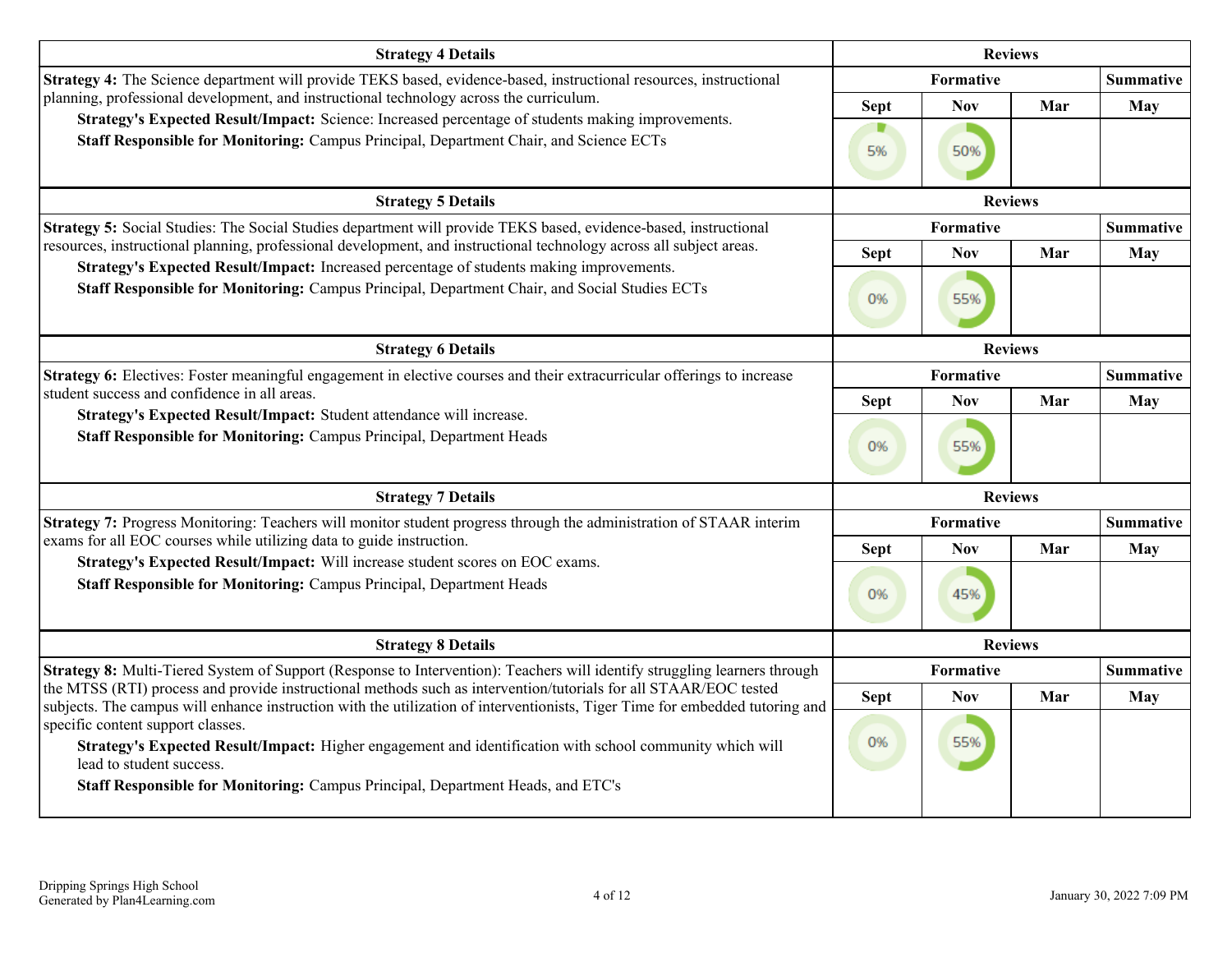| <b>Strategy 9 Details</b>                                                                                                                                                                                                                                                                                                  |             |                  | <b>Reviews</b> |                  |
|----------------------------------------------------------------------------------------------------------------------------------------------------------------------------------------------------------------------------------------------------------------------------------------------------------------------------|-------------|------------------|----------------|------------------|
| Strategy 9: Data and Assessment: The campus will utilize district assessment procedures to support teachers in the analysis                                                                                                                                                                                                |             | Formative        |                | <b>Summative</b> |
| of data and in making real-time adjustments to both classroom and student-specific instruction.                                                                                                                                                                                                                            | <b>Sept</b> | <b>Nov</b>       | Mar            | <b>May</b>       |
| Strategy's Expected Result/Impact: Student engagement and learning will increase, as will test scores.<br>Staff Responsible for Monitoring: Campus Principal, Department Heads                                                                                                                                             | 0%          | 50%              |                |                  |
| <b>Strategy 10 Details</b>                                                                                                                                                                                                                                                                                                 |             | <b>Reviews</b>   |                |                  |
| <b>Strategy 10:</b> English Learners: The campus will focus on the development of academic language proficiency level                                                                                                                                                                                                      |             | Formative        |                | <b>Summative</b> |
| descriptions for listening, speaking, reading and writing.                                                                                                                                                                                                                                                                 | <b>Sept</b> | <b>Nov</b>       | Mar            | <b>May</b>       |
| Strategy's Expected Result/Impact: Each EL student will show growth in their TELPAS Composite score.<br>Staff Responsible for Monitoring: Campus Principal and Campus EL Coordinator                                                                                                                                       | 0%          | 45%              |                |                  |
| <b>Strategy 11 Details</b>                                                                                                                                                                                                                                                                                                 |             | <b>Reviews</b>   |                |                  |
| Strategy 11: Special Education Services: The campus will focus on purposeful instructional planning to enhance content                                                                                                                                                                                                     |             | Formative        |                | <b>Summative</b> |
| knowledge of special education teachers for increased academic achievement of students receiving services as identified<br>through the ARD process and documented in their IEP. The campus will follow district established procedures for child                                                                           | <b>Sept</b> | <b>Nov</b>       | Mar            | May              |
| find, referrals and evaluations.<br>Strategy's Expected Result/Impact: Ensure compliance with Special Education programming. Provide<br>necessary training and support to meet the needs of various abilities.<br>Staff Responsible for Monitoring: Campus administrators, Special Services staff                          | 0%          | 50%              |                |                  |
| <b>Strategy 12 Details</b>                                                                                                                                                                                                                                                                                                 |             | <b>Reviews</b>   |                |                  |
| Strategy 12: Dyslexia Services: Students with dyslexia will be identified and evaluated in a timely manner.                                                                                                                                                                                                                |             | Formative        |                | <b>Summative</b> |
| Accommodations and systematic instruction aligned to the requirements of the Texas Dyslexia Handbook will be provided.                                                                                                                                                                                                     | <b>Sept</b> | <b>Nov</b>       | Mar            | <b>May</b>       |
| Strategy's Expected Result/Impact: Students showing signs of dyslexia are identified, evaluated, and provided<br>specific accommodations to support learning.<br>Staff Responsible for Monitoring: Campus Principal, Administrators, 504 coordinators, Dyslexia teacher, Sped<br>Department Chair, and Sped Case managers. | 0%          | 70%              |                |                  |
| <b>Strategy 13 Details</b>                                                                                                                                                                                                                                                                                                 |             | <b>Reviews</b>   |                |                  |
| <b>Strategy 13:</b> 504 Services: Campus administrators will ensure documentation of student accommodations based on                                                                                                                                                                                                       |             | <b>Formative</b> |                | Summative        |
| evaluations/data and aligned directly to the student's disability. Teachers will access their student's 504 plans and<br>consistently provide the agreed upon accommodations to ensure ADA compliance for all students with disabilities. The                                                                              | Sept        | <b>Nov</b>       | Mar            | <b>May</b>       |
| campus will adhere to established procedures for child find, referrals and evaluations.<br>Strategy's Expected Result/Impact: Academic success for student's identified under Section 504.<br>Staff Responsible for Monitoring: Campus Principal, 504 coordinator, Campus administration, DSHS staff                       | 5%          | 70%              |                |                  |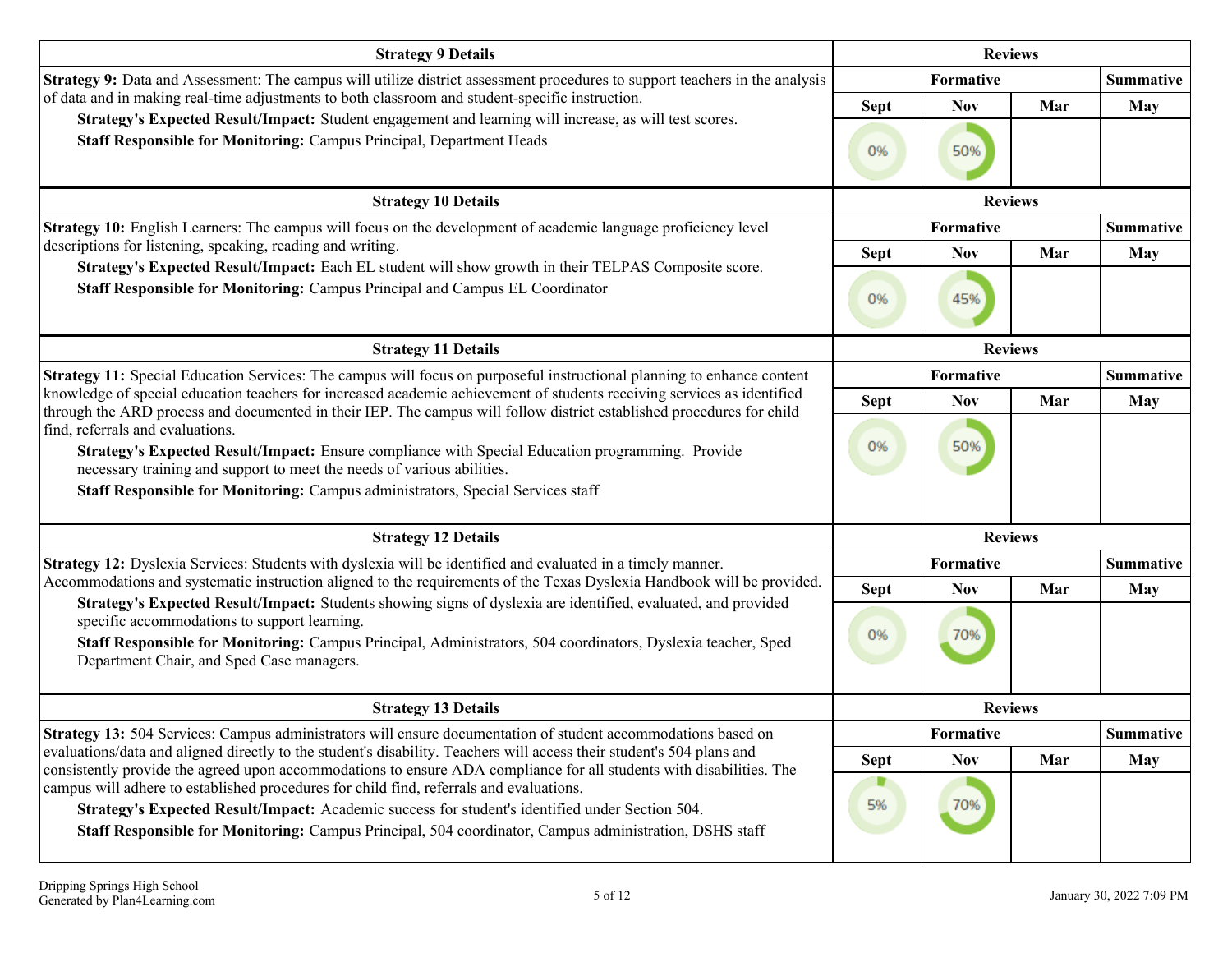| <b>Strategy 14 Details</b>                                                                                                                                                                                                                     |             | <b>Reviews</b>   |     |                  |
|------------------------------------------------------------------------------------------------------------------------------------------------------------------------------------------------------------------------------------------------|-------------|------------------|-----|------------------|
| Strategy 14: Accelerated Instruction for At-Risk Students: Accelerated instruction will be provided for all students not                                                                                                                       |             | <b>Formative</b> |     | <b>Summative</b> |
| meeting the minimum standard on state assessments. These supplemental instructional opportunities can be provided by<br>enrichment classes and other methods during the school year and/or during summer school programs.                      | <b>Sept</b> | <b>Nov</b>       | Mar | <b>May</b>       |
| Strategy's Expected Result/Impact: All At-risk students who did not meet minimum standards on EOCs will<br>make score improvements on state assessments.                                                                                       | 5%          | 50%              |     |                  |
| Staff Responsible for Monitoring: Campus Principal, Administration, EOC subject department chairs                                                                                                                                              |             |                  |     |                  |
| <b>Strategy 15 Details</b>                                                                                                                                                                                                                     |             | <b>Reviews</b>   |     |                  |
| Strategy 15: Gifted and Talented: Teachers of G/T students will receive the appropriate amount of professional                                                                                                                                 |             | Formative        |     | <b>Summative</b> |
| development (30 hours initial training, 6-hour annual update). The campus will adhere to established guidelines for GT<br>nominations, screening, selection and placement.                                                                     | <b>Sept</b> | <b>Nov</b>       | Mar | May              |
| Strategy's Expected Result/Impact: Higher engagement and identification of GT students on campus.<br>Staff Responsible for Monitoring: Campus Principal and GT Coordinator                                                                     | D<br>5%     | 75%              |     |                  |
| <b>Strategy 16 Details</b>                                                                                                                                                                                                                     |             | <b>Reviews</b>   |     |                  |
| Strategy 16: College, Career and Military Readiness: Campus administration will provide students and parents with                                                                                                                              |             | Formative        |     | <b>Summative</b> |
| activities and information about post-secondary readiness, career education, military requirements, and college readiness.<br>Strategy's Expected Result/Impact: The campus will provide college-readiness and post-secondary                  | <b>Sept</b> | <b>Nov</b>       | Mar | <b>May</b>       |
| opportunities and send all families information about college-readiness opportunities (SAT, ACT, TSI. ASVAB,<br>etc).<br>Staff Responsible for Monitoring: Campus Principal, Administrators, Counselors, CCMR Coordinator, and<br>CTE teachers | D<br>5%     | 70%              |     |                  |
| <b>Strategy 17 Details</b>                                                                                                                                                                                                                     |             | <b>Reviews</b>   |     |                  |
| Strategy 17: Career and Technical Education: The campus will continue to enhance the CTE program, certifications                                                                                                                               |             | Formative        |     | <b>Summative</b> |
| offered and real-world experience connections.<br>Strategy's Expected Result/Impact: Increase the number of students who participate in a 2 year coherent                                                                                      | <b>Sept</b> | <b>Nov</b>       | Mar | <b>May</b>       |
| sequence and those who achieve industry level certifications.<br>Staff Responsible for Monitoring: Campus Administrators, CTE staff and Counselors                                                                                             | 5%          | 50%              |     |                  |
| <b>Strategy 18 Details</b>                                                                                                                                                                                                                     |             | <b>Reviews</b>   |     |                  |
| <b>Strategy 18:</b> Technology: The campus will provide innovative practices such as blended learning, to enhance digital                                                                                                                      |             | Formative        |     | <b>Summative</b> |
| citizenship, implement technology and digital learning lessons while delivering instruction. The campus provides access to<br>technology (hardware and software) for the purposes of teaching and learning for students and staff.             | <b>Sept</b> | <b>Nov</b>       | Mar | <b>May</b>       |
| Strategy's Expected Result/Impact: 100% of students will have access to their own Chromebook.<br>Staff Responsible for Monitoring: Campus Principal and Facilitator of Learning                                                                | 5%          | 70%              |     |                  |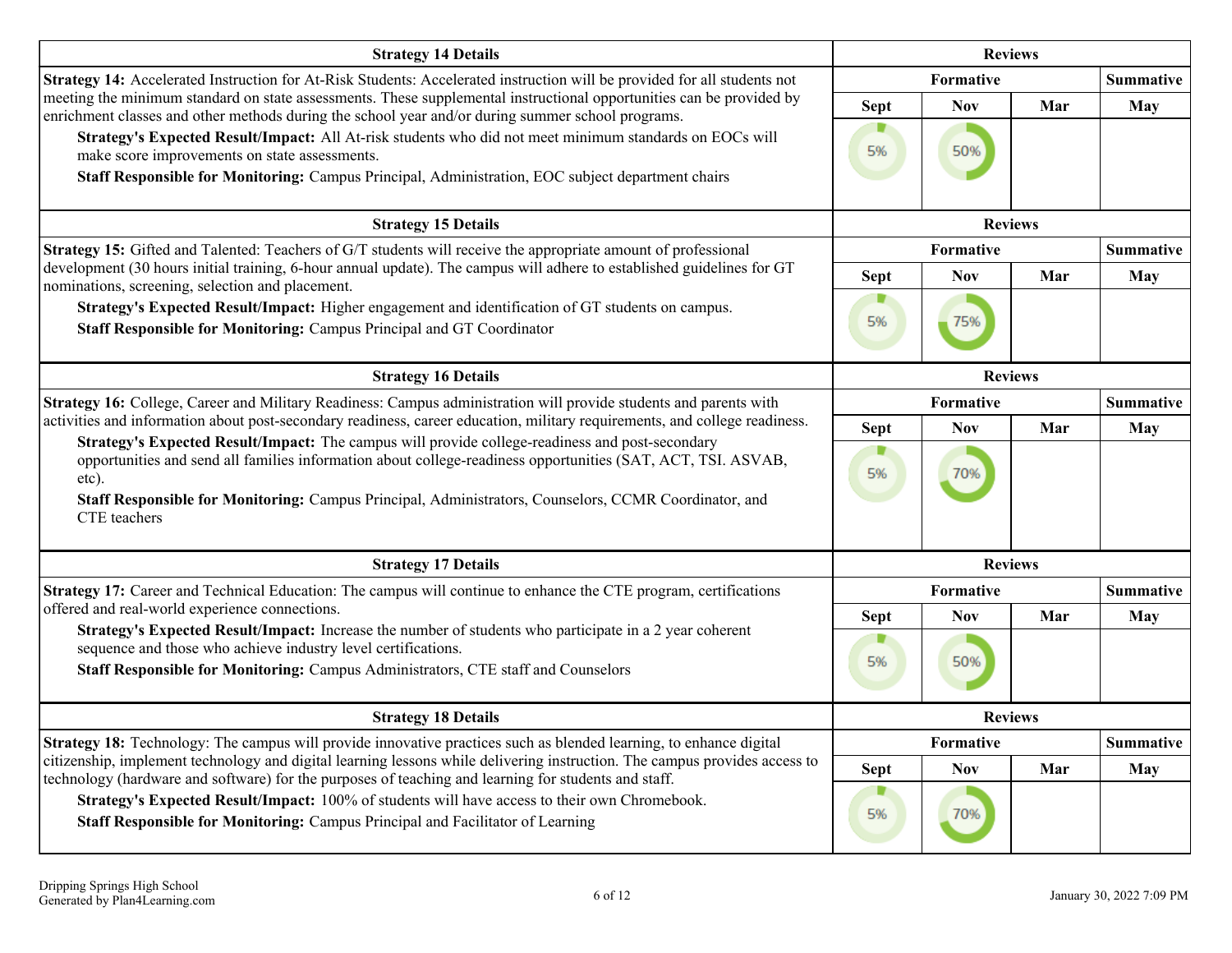<span id="page-6-0"></span>

| <b>Strategy 19 Details</b>                                                                                                                                                                                                                       |             | <b>Reviews</b>   |     |                  |
|--------------------------------------------------------------------------------------------------------------------------------------------------------------------------------------------------------------------------------------------------|-------------|------------------|-----|------------------|
| <b>Strategy 19:</b> Higher Education Requirements: The campus will ensure that secondary students', teachers, counselors, and                                                                                                                    |             | Formative        |     | <b>Summative</b> |
| parents receive information about higher education admissions and financial aid opportunities, dual credit opportunities,<br>HB5 graduation requirements, the TEXAS grant program, scholarships, endorsements, and the need for students to make | <b>Sept</b> | <b>Nov</b>       | Mar | May              |
| informed curriculum choices to be prepared for success beyond high school.<br>Strategy's Expected Result/Impact: Greater understanding of graduation requirements and pathways. More<br>students applying for scholarships.                      | 5%          | 50%              |     |                  |
| Staff Responsible for Monitoring: Campus principal, School Counselors                                                                                                                                                                            |             |                  |     |                  |
| <b>Strategy 20 Details</b>                                                                                                                                                                                                                       |             | <b>Reviews</b>   |     |                  |
| Strategy 20: Successful Transitions: The campus provides academic counseling support services to seniors transitioning to                                                                                                                        |             | <b>Formative</b> |     | <b>Summative</b> |
| post-secondary setting.<br>Strategy's Expected Result/Impact: Decrease in student drop-out rate. Increase attendance to post-secondary                                                                                                           | <b>Sept</b> | <b>Nov</b>       | Mar | May              |
| learning institutions.                                                                                                                                                                                                                           |             |                  |     |                  |
| Staff Responsible for Monitoring: Campus Principal, Lead Counselor                                                                                                                                                                               | 5%          | 45%              |     |                  |
| <b>Strategy 21 Details</b>                                                                                                                                                                                                                       |             | <b>Reviews</b>   |     |                  |
| Strategy 21: Increasing Attendance, Drop-Out Prevention: The campus will monitor attendance to provide intervention,                                                                                                                             |             | <b>Formative</b> |     | <b>Summative</b> |
| supports and a plan for the school year, as well as, increasing attendance to add campus distinctions.                                                                                                                                           | <b>Sept</b> | <b>Nov</b>       | Mar | May              |
| Strategy's Expected Result/Impact: Decrease drop-out rate, increase student success and achieve campus<br>distinctions.                                                                                                                          |             |                  |     |                  |
| <b>Staff Responsible for Monitoring: Campus Principal, Assistant Principals and Counselors.</b>                                                                                                                                                  | 5%          | 45%              |     |                  |
| <b>Strategy 22 Details</b>                                                                                                                                                                                                                       |             | <b>Reviews</b>   |     |                  |
| Strategy 22: DAEP: The campus will monitor performance data of students served in the DAEP including student groups                                                                                                                              |             | Formative        |     | <b>Summative</b> |
| served, attendance rates, pre- post- assessment results, dropout rates, graduation rates and recidivism rates.                                                                                                                                   | <b>Sept</b> | <b>Nov</b>       | Mar | May              |
| Strategy's Expected Result/Impact: Decrease the recidivism rates of DAEP students?<br>Staff Responsible for Monitoring: Campus Principal and DAEP administrator.                                                                                 | 5%          | 65%              |     |                  |
|                                                                                                                                                                                                                                                  |             |                  |     |                  |

**Goal 2:** Staff Quality, Recruitment, and Retention:

Support the vision and mission of the district by placing a Life Changer in every position.

**Performance Objective 1:** The campus will hire high-quality staff, highly qualified paraprofessionals and develop, empower and sustain leaders who are committed to the vision and mission of the district.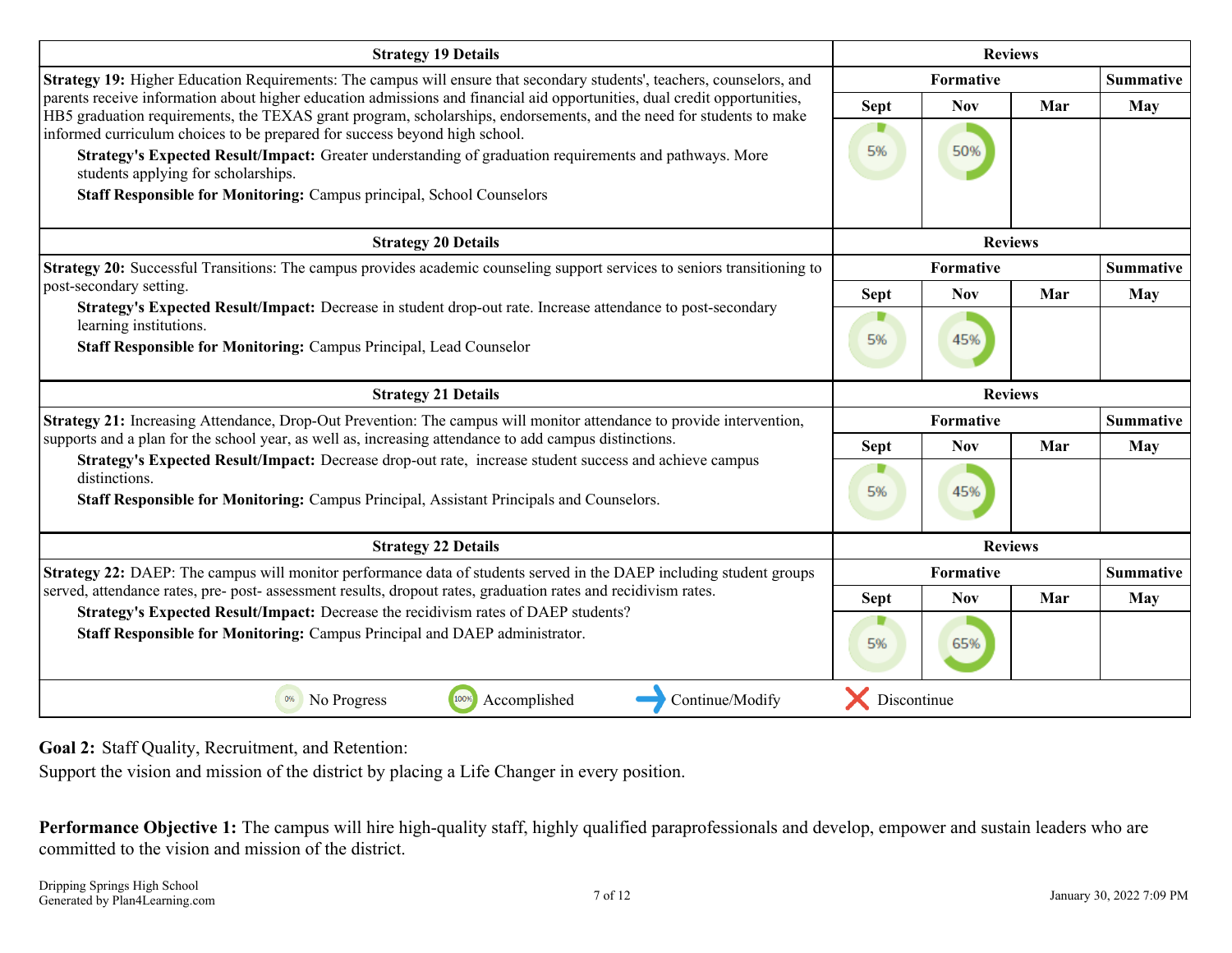<span id="page-7-0"></span>

| <b>Strategy 1 Details</b>                                                                                                                                                                                                                               |             | <b>Reviews</b>   |     |                  |
|---------------------------------------------------------------------------------------------------------------------------------------------------------------------------------------------------------------------------------------------------------|-------------|------------------|-----|------------------|
| <b>Strategy 1:</b> Attract/Retain Staff: The campus will attract and retain highly qualified teachers for instruction and                                                                                                                               |             | <b>Formative</b> |     | <b>Summative</b> |
| intervention/tutorials. The teacher mentoring system will be used to support and retain teachers.                                                                                                                                                       | <b>Sept</b> | <b>Nov</b>       | Mar | <b>May</b>       |
| <b>Strategy's Expected Result/Impact:</b> 100% of new teachers will be assigned a mentor teacher, along with timely<br>new teacher trainings.<br><b>Staff Responsible for Monitoring: Campus administration</b>                                         | 5%          | 85%              |     |                  |
| <b>Strategy 2 Details</b>                                                                                                                                                                                                                               |             | <b>Reviews</b>   |     |                  |
| <b>Strategy 2:</b> Professional Development: The campus will provide information and access to professional development for                                                                                                                             |             | <b>Formative</b> |     |                  |
| teachers, administrators, paraprofessionals, and other staff as needed. The campus will utilize the expertise of embedded<br>professional development with the use of instructional coaches. The use of strategic master scheduling to provide a common | <b>Sept</b> | <b>Nov</b>       | Mar | <b>May</b>       |
| planning period will be continued.<br>Strategy's Expected Result/Impact: Greater understanding and implementation of best practices.<br><b>Staff Responsible for Monitoring: Campus administration</b>                                                  | 5%          | 65%              |     |                  |
| Continue/Modify<br>No Progress<br>100%<br>Accomplished                                                                                                                                                                                                  | Discontinue |                  |     |                  |

**Goal 3:** School Culture, Communication, and Compliance:

All students will be educated in a safe environment that promotes collaborative and positive communication within the organization that effectively and efficiently manages operational, programmatic, and fiscal compliance.

Performance Objective 1: The campus will ensure campus/district safety, engage parents and families in frequent and ongoing communications, and utilize fiscal transparency.

**Evaluation Data Sources:** Incident Reports, Budgets, Communications, Surveys

| <b>Strategy 1 Details</b>                                                                                                                                                                                                                         |             |                  | <b>Reviews</b> |                  |
|---------------------------------------------------------------------------------------------------------------------------------------------------------------------------------------------------------------------------------------------------|-------------|------------------|----------------|------------------|
| <b>Strategy 1:</b> Goal Setting (CNA/CIP): The campus has an established site-based decision making committee that focuses on                                                                                                                     |             | <b>Formative</b> |                | <b>Summative</b> |
| the campus improvement planning process, and carries out responsibilities such as, but not limited to, the campus calendar,<br>professional development plans, budgets, accountability requirements, drop-out and attendance rates, Federal/state | <b>Sept</b> | <b>Nov</b>       | Mar            | <b>May</b>       |
| requirements, etc.                                                                                                                                                                                                                                |             |                  |                |                  |
| Strategy's Expected Result/Impact: Increased student engagement and learning, will be reflected in test scores.                                                                                                                                   | 5%          | 50%              |                |                  |
| <b>Staff Responsible for Monitoring: Campus Principal</b>                                                                                                                                                                                         |             |                  |                |                  |
|                                                                                                                                                                                                                                                   |             |                  |                |                  |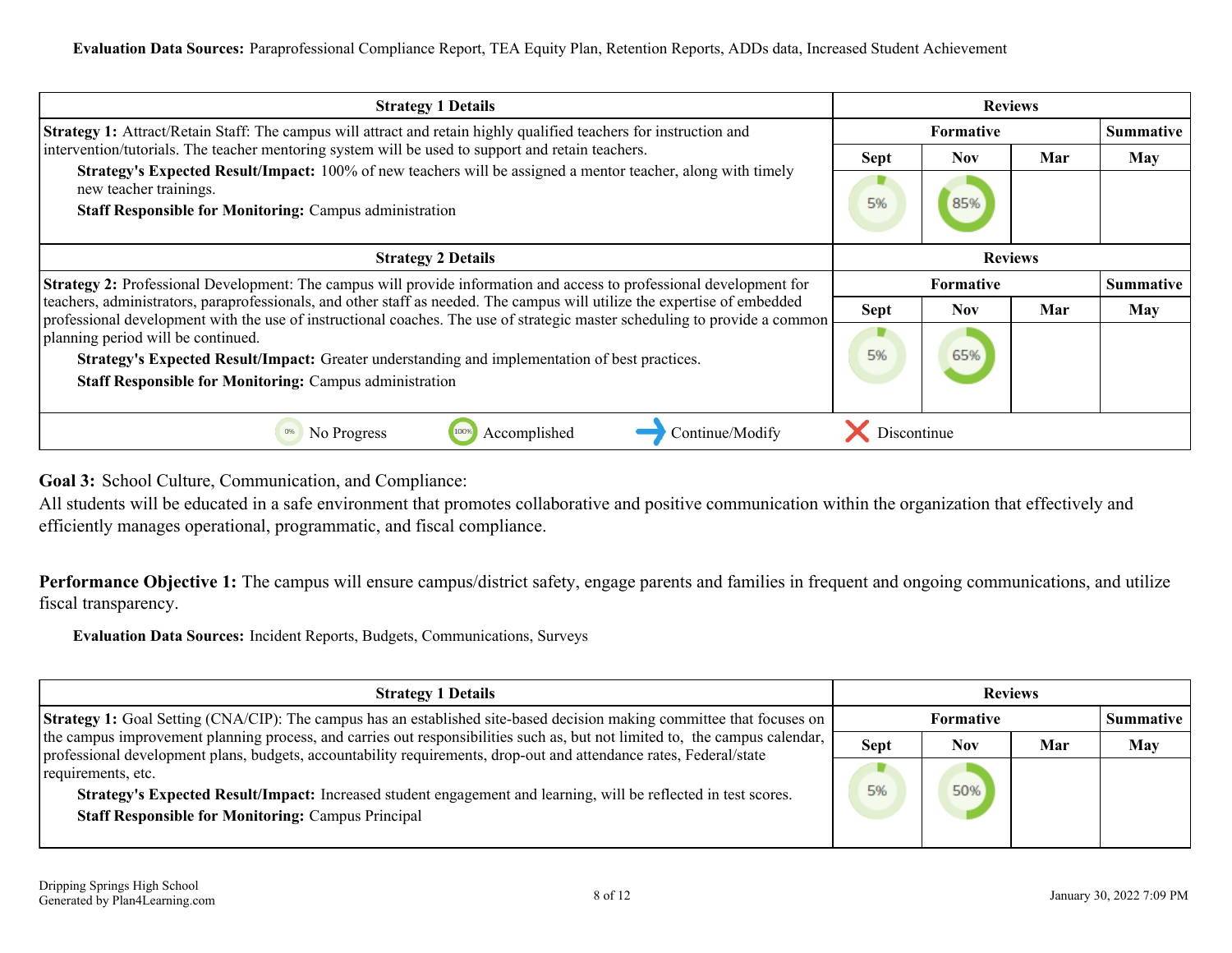<span id="page-8-0"></span>

| <b>Strategy 2 Details</b>                                                                                                                                                                                                                                                                             |             |                | <b>Reviews</b> |                  |
|-------------------------------------------------------------------------------------------------------------------------------------------------------------------------------------------------------------------------------------------------------------------------------------------------------|-------------|----------------|----------------|------------------|
| Strategy 2: Fiscal Compliance: To increase program effectiveness, eliminate duplication, and reduce fragmentation of                                                                                                                                                                                  |             | Formative      |                | <b>Summative</b> |
| instructional programs, the campus will coordinate with the district in regards to budgets and federal (TI, TII, TIII, TIV),<br>state (SCE, SAMP), and local funds to provide appropriate programs, instruction, and services to all students while                                                   | Sept        | <b>Nov</b>     | Mar            | May              |
| maximizing the impact of available resources.<br>Strategy's Expected Result/Impact: The campus will remain within budget for the fiscal year.<br><b>Staff Responsible for Monitoring: Campus Principal</b>                                                                                            | 5%          | 50%            |                |                  |
| <b>Strategy 3 Details</b>                                                                                                                                                                                                                                                                             |             |                | <b>Reviews</b> |                  |
| Strategy 3: Public Meeting: The campus holds an annual public meeting upon receipt of campus ratings from the Texas                                                                                                                                                                                   |             | Formative      |                | <b>Summative</b> |
| Education Agency regarding performance and the campus improvement plan.                                                                                                                                                                                                                               | Sept        | <b>Nov</b>     | Mar            | May              |
| Strategy's Expected Result/Impact: Comprehensive knowledge and understanding of school performance<br>according to Texas Education Agency.<br><b>Staff Responsible for Monitoring: Campus administration</b>                                                                                          | 5%          | 100%           | 100%           |                  |
| <b>Strategy 4 Details</b>                                                                                                                                                                                                                                                                             |             | <b>Reviews</b> |                |                  |
| Strategy 4: Student Safety: The campus will utilize district aligned communication channels with area emergency                                                                                                                                                                                       |             | Formative      |                | <b>Summative</b> |
| operations departments, provide training, manage security coverage, update the Emergency Operations Procedures, and<br>conduct safety/security audits. Equipment, hardware and software updates will be acquired as needed to enhance campus                                                          | Sept        | <b>Nov</b>     | Mar            | May              |
| security measures. The campus will conduct safety drills, require visitor sign in and badges, ensure perimeter doors are<br>locked and other precautions, as necessary.<br><b>Strategy's Expected Result/Impact:</b> 100% of campus visitors will be expected to check-in using the Raptor<br>system. | ₽<br>5%     | 60%            |                |                  |
| <b>Staff Responsible for Monitoring: Campus Principal</b>                                                                                                                                                                                                                                             |             |                |                |                  |
| 100%<br>No Progress<br>Accomplished<br>Continue/Modify<br>0%                                                                                                                                                                                                                                          | Discontinue |                |                |                  |

**Goal 4:** Social-Emotional, Mental, and Health Wellness:

DSISD will support and enhance students' social and emotional skills, attitudes, relationships, academic performance, and perceptions of classroom and school climate through comprehensive social-emotional/counseling and health wellness programs designed to address student needs.

**Performance Objective 1:** Promote social-emotional, mental, and health wellness for all students by increasing access to developed responsive support services as measured by surveys and feedback from students, parents, and staff.

**Evaluation Data Sources:** Survey data, response plans, counselor/MHP support data/MTSS operational reports,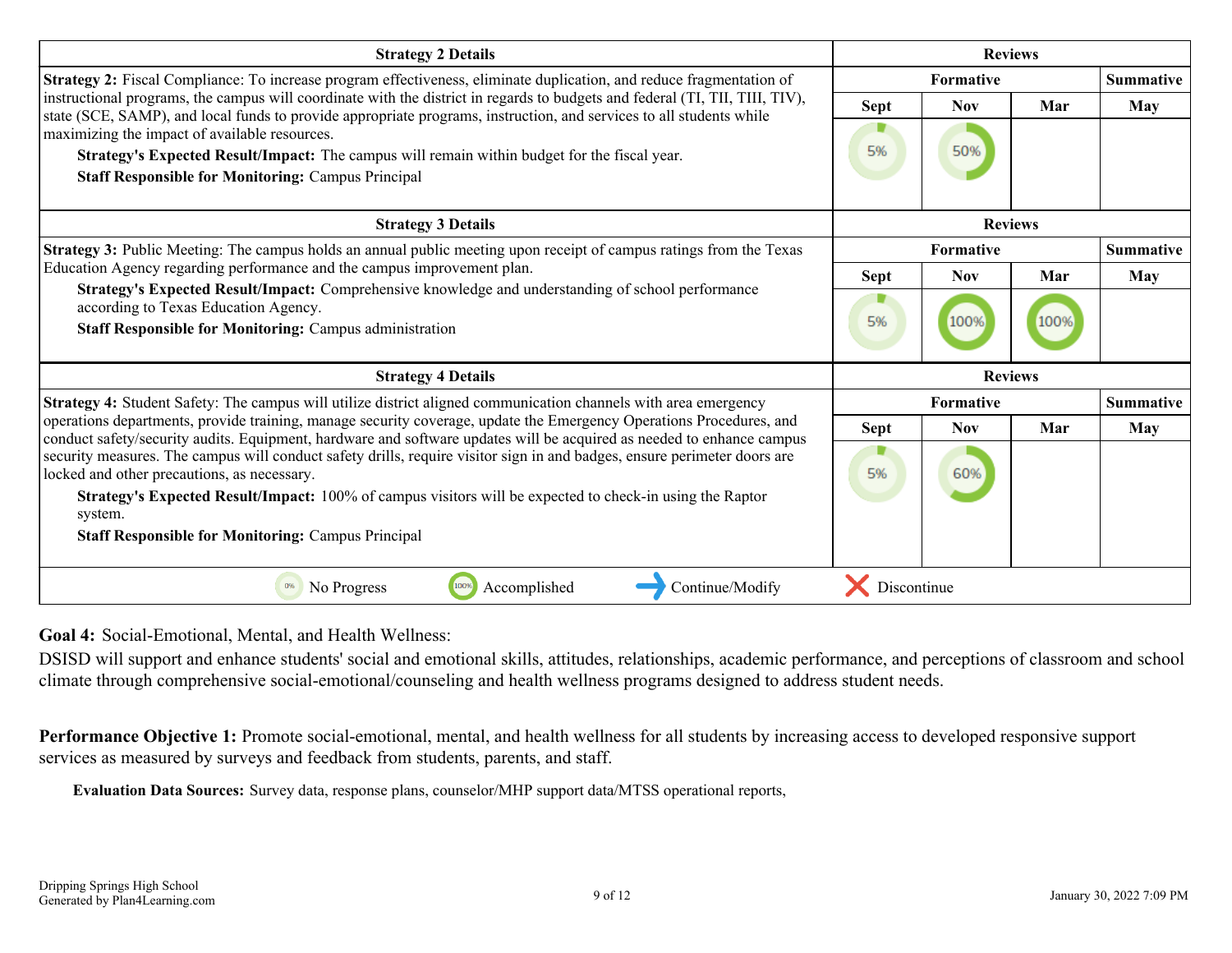| <b>Strategy 1 Details</b>                                                                                                                                                                                                                                                                                                                                                                                                                                                                                                                                                                                                                   |                        |                   | <b>Reviews</b> |                  |
|---------------------------------------------------------------------------------------------------------------------------------------------------------------------------------------------------------------------------------------------------------------------------------------------------------------------------------------------------------------------------------------------------------------------------------------------------------------------------------------------------------------------------------------------------------------------------------------------------------------------------------------------|------------------------|-------------------|----------------|------------------|
| <b>Strategy 1:</b> Early Intervention: The campus will follow the district provided comprehensive school counseling program and                                                                                                                                                                                                                                                                                                                                                                                                                                                                                                             |                        | Formative         |                | <b>Summative</b> |
| guidance services to support identified student needs regarding early mental health intervention, suicide prevention, dating<br>violence, conflict resolution, use of tobacco, and drug/violence prevention/intervention. The district will integrate best<br>practices on positive behavior interventions and support, grief-informed and trauma-informed care.<br>Strategy's Expected Result/Impact: Students will receive services and interventions related to their presented<br>needs. Social, emotional, and academic growth will result in this responsive approach.<br>Staff Responsible for Monitoring: Principal, Lead Counselor | <b>Sept</b><br>5%      | <b>Nov</b><br>50% | Mar            | <b>May</b>       |
| <b>Strategy 2 Details</b>                                                                                                                                                                                                                                                                                                                                                                                                                                                                                                                                                                                                                   |                        |                   | <b>Reviews</b> |                  |
| Strategy 2: Addressing Abuse: The campus will adhere to the district policy addressing sexual abuse, sex trafficking, and                                                                                                                                                                                                                                                                                                                                                                                                                                                                                                                   |                        | Formative         |                | <b>Summative</b> |
| other maltreatment of children which includes methods for staff, student and parent awareness including prevention<br>techniques and warning signs of victims, actions for the safety and counseling of the victims and CPS reporting by staff and                                                                                                                                                                                                                                                                                                                                                                                          | <b>Sept</b>            | <b>Nov</b>        | Mar            | May              |
| administrators.<br>Strategy's Expected Result/Impact: Equipping staff and all stakeholders with professional development will<br>assist with understanding, identifying, and responding to child maltreatment.<br><b>Staff Responsible for Monitoring: Principal</b>                                                                                                                                                                                                                                                                                                                                                                        | D<br>5%                | 70%               |                |                  |
| <b>Strategy 3 Details</b>                                                                                                                                                                                                                                                                                                                                                                                                                                                                                                                                                                                                                   |                        |                   | <b>Reviews</b> |                  |
| Strategy 3: Anti-Bullying: The campus will ensure that the discipline management program provides for prevention,                                                                                                                                                                                                                                                                                                                                                                                                                                                                                                                           |                        | Formative         |                | <b>Summative</b> |
| intervention, and education concerning unwanted physical and/or verbal aggression, sexual harassment, cyber-bullying,<br>bullying harassment on campus, school grounds, and in school vehicles. The district maintains an anti-bullying policy and<br>will increase student awareness of the tip line.<br>Strategy's Expected Result/Impact: Bullying referrals will decrease as a result of the bullying protocols and<br>policy adherence by students and staff.                                                                                                                                                                          | <b>Sept</b><br>D<br>5% | <b>Nov</b><br>65% | Mar            | May              |
| <b>Staff Responsible for Monitoring: Principal</b>                                                                                                                                                                                                                                                                                                                                                                                                                                                                                                                                                                                          |                        |                   |                |                  |
| <b>Strategy 4 Details</b>                                                                                                                                                                                                                                                                                                                                                                                                                                                                                                                                                                                                                   |                        |                   | <b>Reviews</b> |                  |
| Strategy 4: SEL: Build capacity with teacher professional development of SEL and additional professional counseling                                                                                                                                                                                                                                                                                                                                                                                                                                                                                                                         |                        | Formative         |                | <b>Summative</b> |
| support within the district to address instructional loss, isolation, and anticipated increase in emotional distress as a result of<br>the pandemic.                                                                                                                                                                                                                                                                                                                                                                                                                                                                                        | <b>Sept</b>            | <b>Nov</b>        | Mar            | <b>May</b>       |
| <b>Strategy's Expected Result/Impact:</b><br>Data showing increases in student sense of belonging, resilience, and self-awareness skills. Academic<br>achievement will increase.<br><b>Staff Responsible for Monitoring: Principal</b>                                                                                                                                                                                                                                                                                                                                                                                                      | 5%                     | 50%               |                |                  |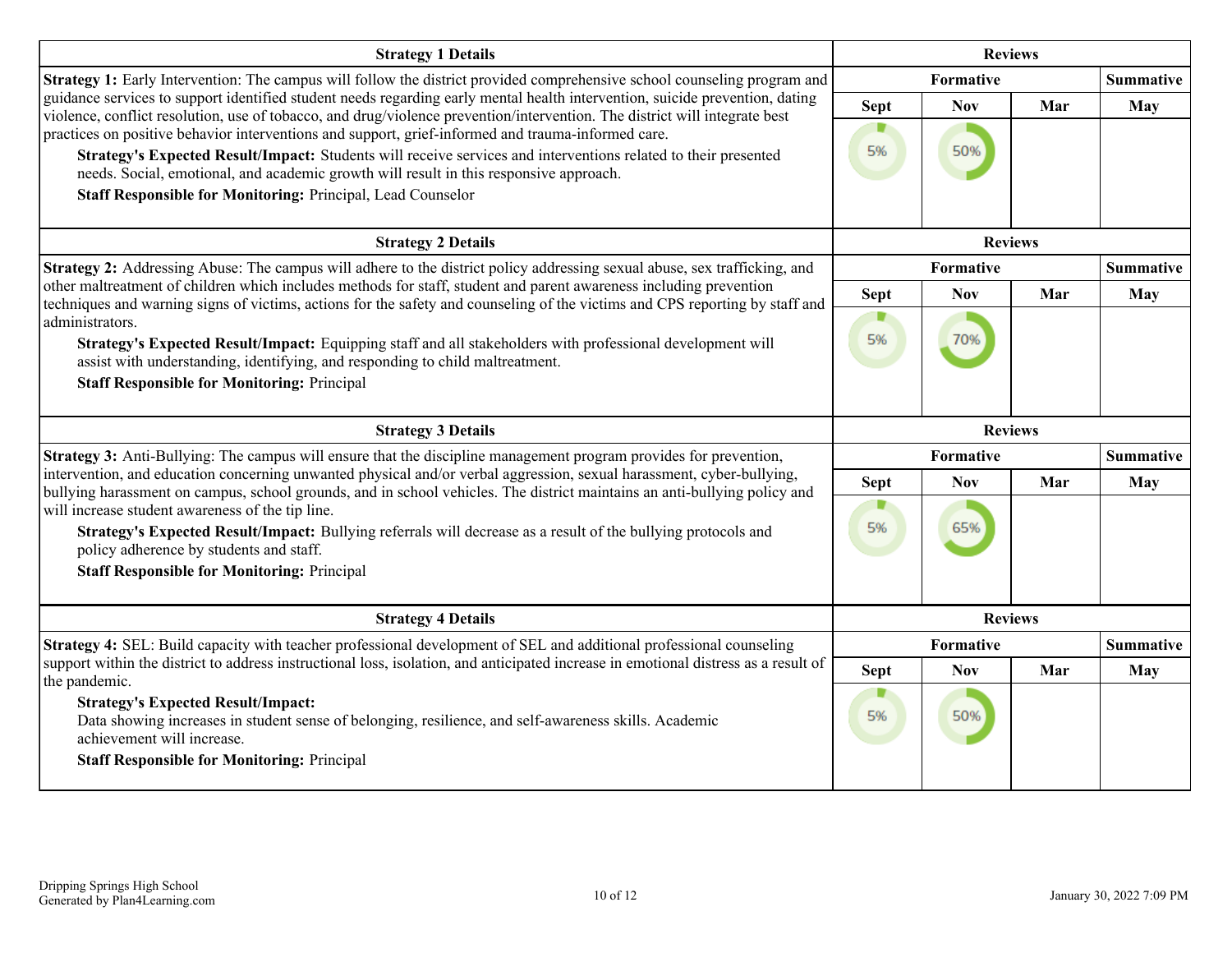<span id="page-10-0"></span>

| <b>Strategy 5 Details</b>                                                                                                                                                                                          |             |                  | <b>Reviews</b> |                  |
|--------------------------------------------------------------------------------------------------------------------------------------------------------------------------------------------------------------------|-------------|------------------|----------------|------------------|
| Strategy 5: SEL: The campus will follow the district created TEKS-aligned comprehensive counseling curriculum that                                                                                                 |             | <b>Formative</b> |                | <b>Summative</b> |
| includes supports for elementary and secondary campuses.                                                                                                                                                           | <b>Sept</b> | Nov              | Mar            | May              |
| Strategy's Expected Result/Impact: Utilization of social-emotional curriculum supports within lesson design.<br>Learner growth as indicated through surveys.<br><b>Staff Responsible for Monitoring: Principal</b> | 5%          | 45%              |                |                  |
| Continue/Modify<br>Accomplished<br>1009<br>No Progress                                                                                                                                                             | Discontinue |                  |                |                  |

**Goal 5:** Parent Engagement:

DSISD will increase parent engagement and stakeholder involvement at both the campus and district level by making families feel welcomed through building meaningful connections and increased communication throughout the district and on all campuses.

Performance Objective 1: An increase in parental engagement through participation in campus/district events, positive connections to campus/district with an increase in overall communication throughout the district.

**Evaluation Data Sources:** Culture/Climate Survey results, sign-in sheets for district/campus events.

| <b>Strategy 1 Details</b>                                                                                                                                                                                                                                                                                                                                                                                                                                |             | <b>Reviews</b>   |     |                  |
|----------------------------------------------------------------------------------------------------------------------------------------------------------------------------------------------------------------------------------------------------------------------------------------------------------------------------------------------------------------------------------------------------------------------------------------------------------|-------------|------------------|-----|------------------|
| <b>Strategy 1:</b> Parent and Family Engagement: The campus will educate and inform families about campus/district programs                                                                                                                                                                                                                                                                                                                              |             | <b>Formative</b> |     | <b>Summative</b> |
| and services prior to the event to build capacity, understanding, and importance of parent and family engagement. A variety<br>of communication methods will be used, in a language that parent can understand, including, but not limited to                                                                                                                                                                                                            | <b>Sept</b> | Nov.             | Mar | <b>May</b>       |
| websites/social media, emails, school marquee, local newspaper communications, meet the teacher night, open house, report<br>card pickup, parent/guardian meetings, etc.<br>Strategy's Expected Result/Impact: Increased participation in events and programs noted in sign-in sheets.<br>Use of climate/culture survey data along with website analytics will support feedback on implementation.<br><b>Staff Responsible for Monitoring: Principal</b> | ◾<br>5%     | 50%              |     |                  |
|                                                                                                                                                                                                                                                                                                                                                                                                                                                          |             |                  |     |                  |
| <b>Strategy 2 Details</b>                                                                                                                                                                                                                                                                                                                                                                                                                                |             | <b>Reviews</b>   |     |                  |
| <b>Strategy 2:</b> Communicating Student Achievement to Parents: The campus will provide consistent, timely, and accurate                                                                                                                                                                                                                                                                                                                                |             | <b>Formative</b> |     | <b>Summative</b> |
| communication to parents on individual student achievement data through a variety of methods such as, but not limited to                                                                                                                                                                                                                                                                                                                                 | <b>Sept</b> | <b>Nov</b>       | Mar | May              |
| student work samples, progress report updates, report cards, parent-teacher conferences, phone calls, etc.<br>Strategy's Expected Result/Impact: Increased partnerships with parents and families and an increase in student<br>achievement and supporting the whole child.<br><b>Staff Responsible for Monitoring: Principal</b>                                                                                                                        | ▼<br>5%     | 45%              |     |                  |